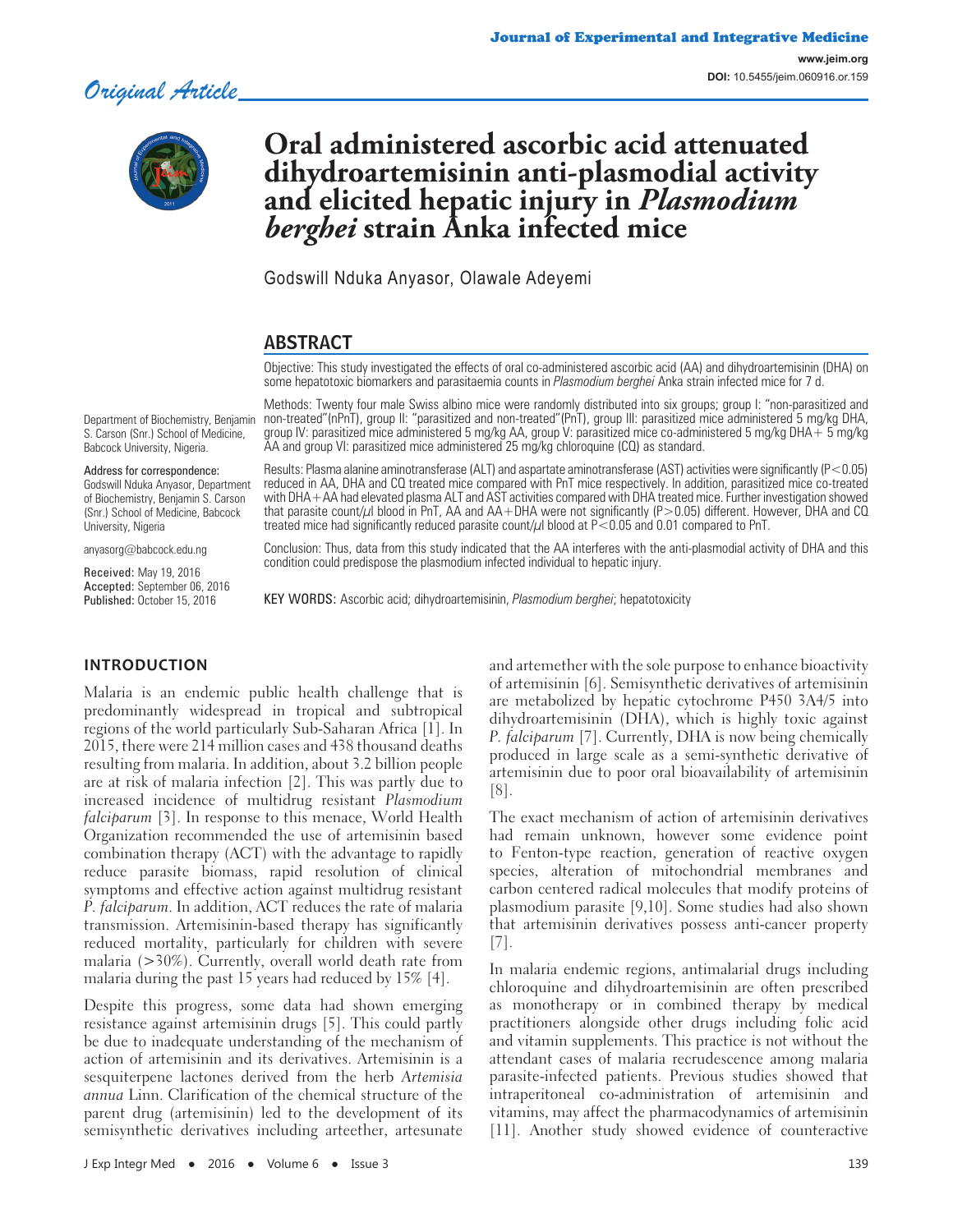#### **Anyasor & Adeyemi:** Ascorbic acid compromise DHA antimalarial activity

effect of intraperitoneal administration of lipid soluble artemether and water soluble ascorbic acid on the parasite clearance in infected mice [12]. However, the effect of ascorbic acid on the anti-plasmodial activity of dihydroartemisinin remains to be clearly shown. Therefore, this study was designed to evaluate the influence of orally co-administered ascorbic acid and dihydroartemisinin on some liver function biomarkers and parasite clearance in mice infected with P. berghei Anka strain.

## **MATERIALS AND METHODS**

# **Animals**

Twenty four male Swiss albino mice weighing between 15 - 22 g were obtained from the National Institute of Medical Research (NIMR), Yaba, Lagos, Nigeria. Mice were assigned into experimental groups, housed in propylene cages and maintained under standard laboratory conditions (25  $\pm$ 2°C) with dark / light cycle to acclimatize for 14 d. Animals were given commercial pellets (Pfizer Livestock Feeds, Lagos Nigeria) and distilled water. Animals were humanely handled in conformity with the standard operating procedures prescribed by the National Research Council [13] and ethical approval was obtained from the Babcock University Health, Research Ethics Committee.

## **Parasite and mice inoculation**

NK65 strain of Plasmodium berghei was obtained from Malaria Laboratory, Department of Biochemistry, NIMR, Yaba, Lagos. Mice were inoculated intraperitoneally with 0.1 ml infected blood containing approximately  $1 \times 10^7 P$ . berghei parasitized red blood cells obtained from a donor mouse with 60% parasitemia count. Thin blood films were made by collecting blood from the tip of the mice tail 72 h after initial passaging. Subsequently, obtained blood was stained with Giemsa and the percentage of parasitized red blood cells determined by thin blood film microscopic examinations repeatedly every day for 7 d.

## **Estimation of parasitemia count**

Daily blood samples collected from mice tails were placed on a glass side to prepare a smear which was subsequently stained with 3% Giemsa. To every smear, 3 ml Giemsa solution was added and allowed to stain the slides for 45 min and subsequently rinsed off with distilled water and viewed under the electron microscope to estimate the parasitaemia count. The entire smear was first screened at low magnification to detect suitable fields with even distribution of white blood cells after which they were viewed at high magnification. P. berghei parasites were counted per 200 leukocytes, which were used to estimate the parasite density per microliter of blood.

Parasitemia density (parasites/μl blood) =<br>Number of parasites<br> $\times$ 8000 200 leukocytes

# **Chemicals**

DHA, chloroquine-phosphate (CQ) and ascorbic acids were purchased from Sigma Aldrich Chemical Co., USA. All other chemicals and reagents used were of analytical grade.

# **Experimental design**

Animals were assigned randomly into six groups of four animals each in line with the recommendations of the Babcock University Health, Research Ethics Committee. Study design was as follows:

Group I: served as normal group orally administered with 0.9% NaCl which were "non-parasitized and non-treated" (nPnT) mice.

Group II: served as control group orally administered with 0.9% NaCl which were "parasitized non-treated" (PnT) mice.

Group III: parasitized mice were orally administered with 5 mg/kg DHA in 0.9% NaCl.

Group IV: parasitized mice were orally administered with 5 mg/kg AA in 0.9% NaCl.

Group V: parasitized mice were co-administered 5 mg/kg DHA in  $0.9\%$  NaCl + 5 mg/kg AA in  $0.9\%$  NaCl.

Group VI: served as standard group: mice were administered with 25 mg/kg  $CQ$  in 0.9% NaCl.

Freshly prepared AA, DHA and CQ solutions were administered to mice via oral administration for 7 d. Mice were fasted overnight at the end of treatment which was followed by anesthesia of mice with petroleum ether and subsequently the mice were sacrificed and blood samples collected for biochemical analysis.

# **Collection of blood**

Blood samples were obtained via cardiac puncture at the mice heart left ventricle using 2 ml sterile needle and immediately transferred into clean and sterile lithium heparin bottles to prevent clotting. The blood samples were immediately centrifuged at 3000 rpm for 10 min to separate plasma from the blood cells. The obtained plasma was used to determine alanine aminotransferase (ALT) and aspartate aminotransferase (AST) activities using Reitman and Frankel [14] spectrophotometric methods in accordance with Randox diagnostic kit assays.

## **Statistical analysis**

Statistical analysis was performed with the aid of SPSS for Windows (Version 17.0) while chart were designed using Microsoft Excel version 2013. Mean difference was calculated using One Way Analysis of Variance (ANOVA). Data with P<0.05, 0.01 and 0.001 were considered significant. All results were reported as mean  $\pm$  SEM of triplicate readings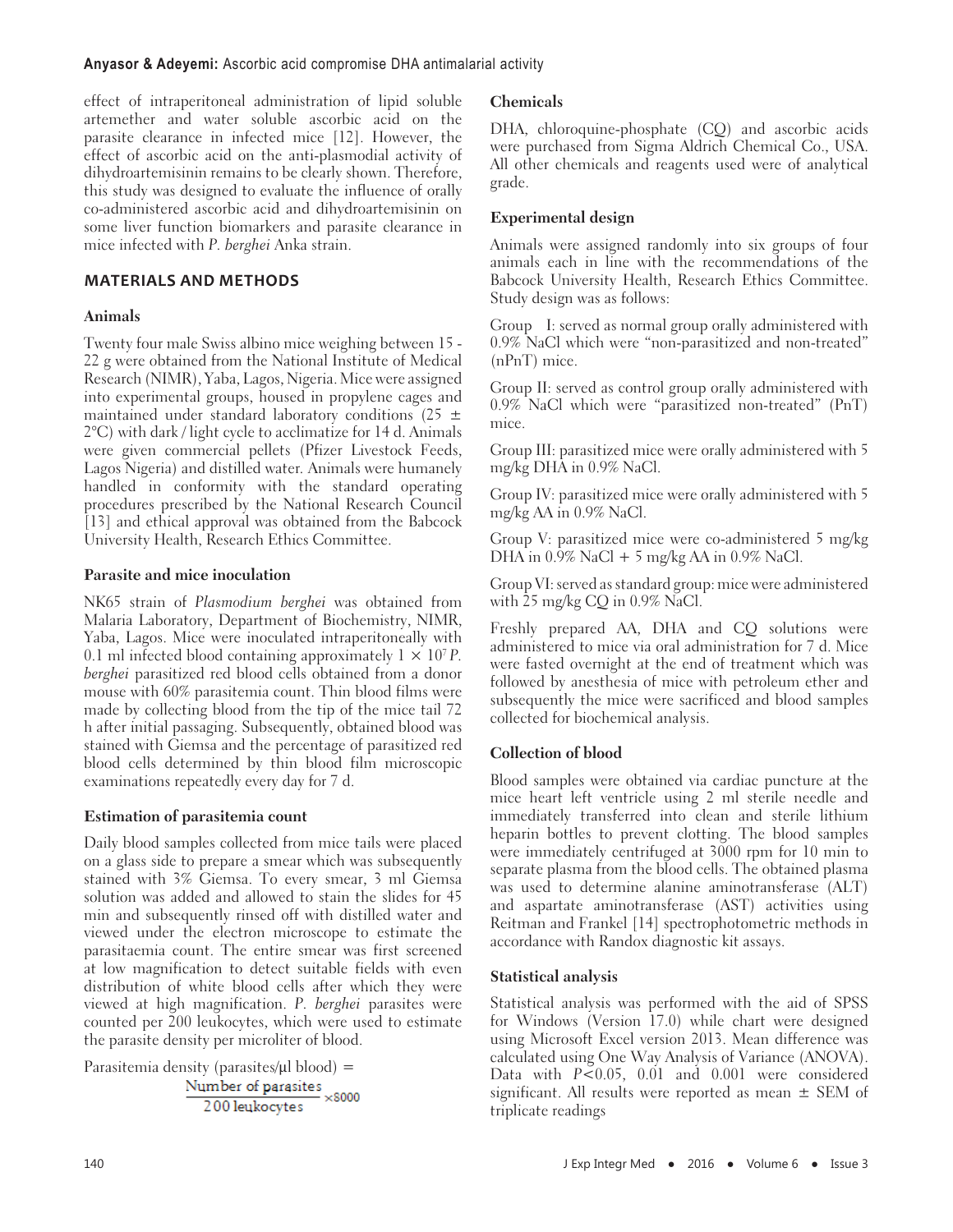#### **RESULTS**

Data in Fig. 1 showed that the plasma ALT (92  $\pm$  1.40 U/L) and AST (103  $\pm$  2.28 U/L) activities were significantly (P<0.01) elevated in PnT mice compared with ALT (21  $\pm$  6.18 U/L) and AST (61  $\pm$  16.59 U/L) in nPnT animal. DHA treated parasitized mice had significantly  $(P<0.05)$ reduced plasma ALT (29  $\pm$  6.50 U/L) and AST (77  $\pm$  9.89 U/L) activities compared with PnT mice. Chloroquine treated mice had significantly (P<0.01) decreased plasma ALT (18  $\pm$  1.41 U/L) and AST (60  $\pm$  2.12 U/L) activities compared with PnT mice. Furthermore, parasitized mice treated with AA had significantly  $(P<0.05)$  reduced plasma ALT (67  $\pm$  2.82 U/L) and AST (91  $\pm$  2.12 U/L) activities when compared with PnT mice. However, parasitized mice co-treated with DHA+AA had significantly  $(P<0.05)$ elevated plasma ALT (68  $\pm$  4.50 U/L) and AST (89  $\pm$  8.18 U/L) activities compared with DHA treated parasitized mice.



 $m$ nPnT  $\mathbf{S}$ PnT  $\blacksquare$ DHA  $\mathbf{BAA}$  $\boxtimes$  DHA+AA  $BCO$ 

**Fig 1.** Effects of orally administered dihydroartemisinin (DHA), ascorbic acid (AA) and chloroquine (CQ) on plasma alanine aminotransferases (ALT) and aspartate aminotransferases (AST) activities in *plasmodium berghei*-infected mice in 7 days. Different symbols indicates significantly different at  $P$ <0.01 and  $P$ <0.05 when compared with PnT.



**Fig 2.** Effects of oral administered dihydroartemisinin (DHA), ascorbic acid (AA) and chloroquine (CQ) on parasitaemia count of *Plasmodium berghei-*infected mice in 7 days. D1-D7-indicated days 1 to 7. Different symbols indicates significantly different at <sup>γ</sup>P<0.001; αγP<0.01 and αγP<0.05 when compared with PnT.

Data in Fig. 2 showed that there were no significant  $(P>0.05)$  difference in the blood parasite count when AA (80  $\pm$  34.00  $\times$ 10<sup>-3</sup> parasites/ul) and AA+DHA (75  $\pm$  $0.00 \times 10^{-3}$  parasites/ $\mu$ l) treated parasitized mice compared with PnT  $(70 \pm 3.70 \times 10^3 \text{ parasites/}\mu\text{I})$  mice after 7 d. However, DHA (10  $\pm$  43.50  $\times$ 10<sup>-3</sup> parasites/µl) treated mice had significantly reduced parasite count/μl blood at P<0.05 and 0.01 when compared with PnT after 7 d. CQ  $(0 \pm 0.00 \times 10^{-3}$  parasites/ul) treated mice had significantly reduced parasites count/μl blood at P<0.05, 0.01 and 0.001 compared with PnT after 7d. In addition, CQ treated mice exhibited a complete clearance of parasite/μl blood from the 3<sup>rd</sup> to 7<sup>th</sup> d.

#### **DISCUSSION**

This present study showed that untreated mice infected with P. berghei had elevated plasma ALT and AST activities compared with normal uninfected mice and infected mice treated with anti-malarial DHA and CQ. Previous study had reported that elevated plasma ALT and AST activities could serve as an indicator of hepatotoxicity [15]. This might be due to non-clearance of parasites in mice associated with increased plasma ALT and AST activities and leakage of these enzymes from injured hepatocytes by autoimmune defense system and/or by abnormal cell activation induced by the plasmodium parasites [16].

In addition, reduction in plasma ALT and AST activities in DHA and CQ treated P. berghei infected-mice might be due to the anti-plasmodial activity of the test drugs. Previous study had shown that DHA anti-plasmodial mechanism action could be through CYP3A4/5 biotransformation of its endoperoxide bridge into a reactive epoxide which disrupt the parasites extracellular and intracellular membranes resulting into clearance of parasite from the host [17] while CQ anti-plasmodial mechanism of action might be through the inhibitions of heme polymerase activity within the parasite's food vacuole with a resultant parasite death [18].

Furthermore, the reduction in plasma ALT and AST activities in parasitized mice treated with AA compared with PnT mice, might be due to the protective role of AA as an antioxidant against the deleterious effects of free radicals generated by the activity of the plasmodium parasites on hepatocytes. AA is a known water soluble free radical scavenger that protect biological tissues against the deleterious effects of reactive species [19]. This seems to support the hypothesis which suggest that high administration of AA might suppress the rate of progression of malaria parasite in infected mice [20].

However, parasitized mice co-treated with DHA+AA had elevated plasma ALT and AST activities compared with DHA treated parasitized mice. It was hypothesized that AA might have neutralized or mopped up the free radicals generated by DHA meant to be toxic to the plasmodium parasite.